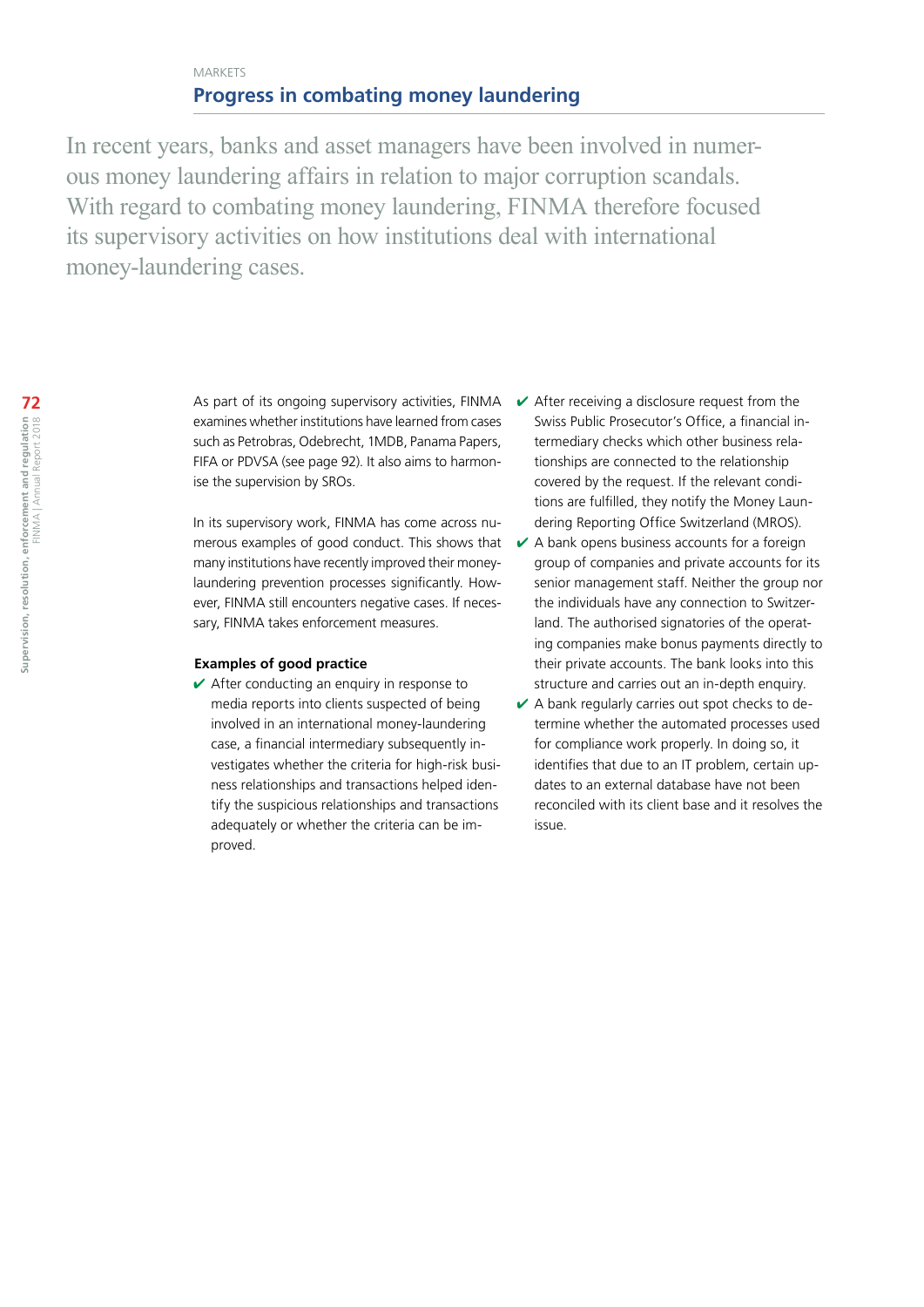$\vee$  The risk analysis carried out by a financial intermediary addresses the risks of terrorist financing.

#### **Examples of bad practice**

- ✘ A large financial intermediary has set up an automated system for checking against an external database in such a way that hits are only generated for identical names. A new client is entered into the bank's system with a double-barrelled name, while he is listed in the external database without a double-barrelled name. Because no hits are returned, the bank fails to identify that this person is a politically exposed person (PEP).
- ✘ A financial intermediary increases the required minimum assets so that a foreign PEP is managed as a client of the institution. Instead of parting ways with the PEPs with fewer assets, employees assume that numerous PEPs are no longer politically active and therefore the relationships no longer have to be managed as PEP relationships, and that for other relationships the PEP classification was unnecessary from the start. The PEP reclassifications are not scrutinised by supervisors.
- ✘ A client of a Swiss bank is a securities dealer from a Caribbean nation. The bank does not identify the beneficial owner, i.e. the client of the securities dealer, because its own client is subject to prudential supervision. Following a suspected case of insider trading, the bank is unable to provide the Swiss criminal authorities with the name of the beneficial owner.
- ✘ A bank has signed the Agreement on the Swiss Banks' Code of Conduct with regard to the Exercise of Due Diligence (CDB) and is thus subject to the corresponding private-law sanctions regime. Even in cases of serious breaches of the CBD, the bank fails to make an application by means of self-indictment.

#### **Clear case law for reporting systems**

The AMLA reporting system is of strategic importance for the reputation of Switzerland's financial centre. If criminals expect suspicious assets in Switzerland to be reported to the authorities, they are less likely to deposit assets resulting from criminal acts in the Swiss financial system. In a series of recent judgements, the Federal Administrative Court, the Federal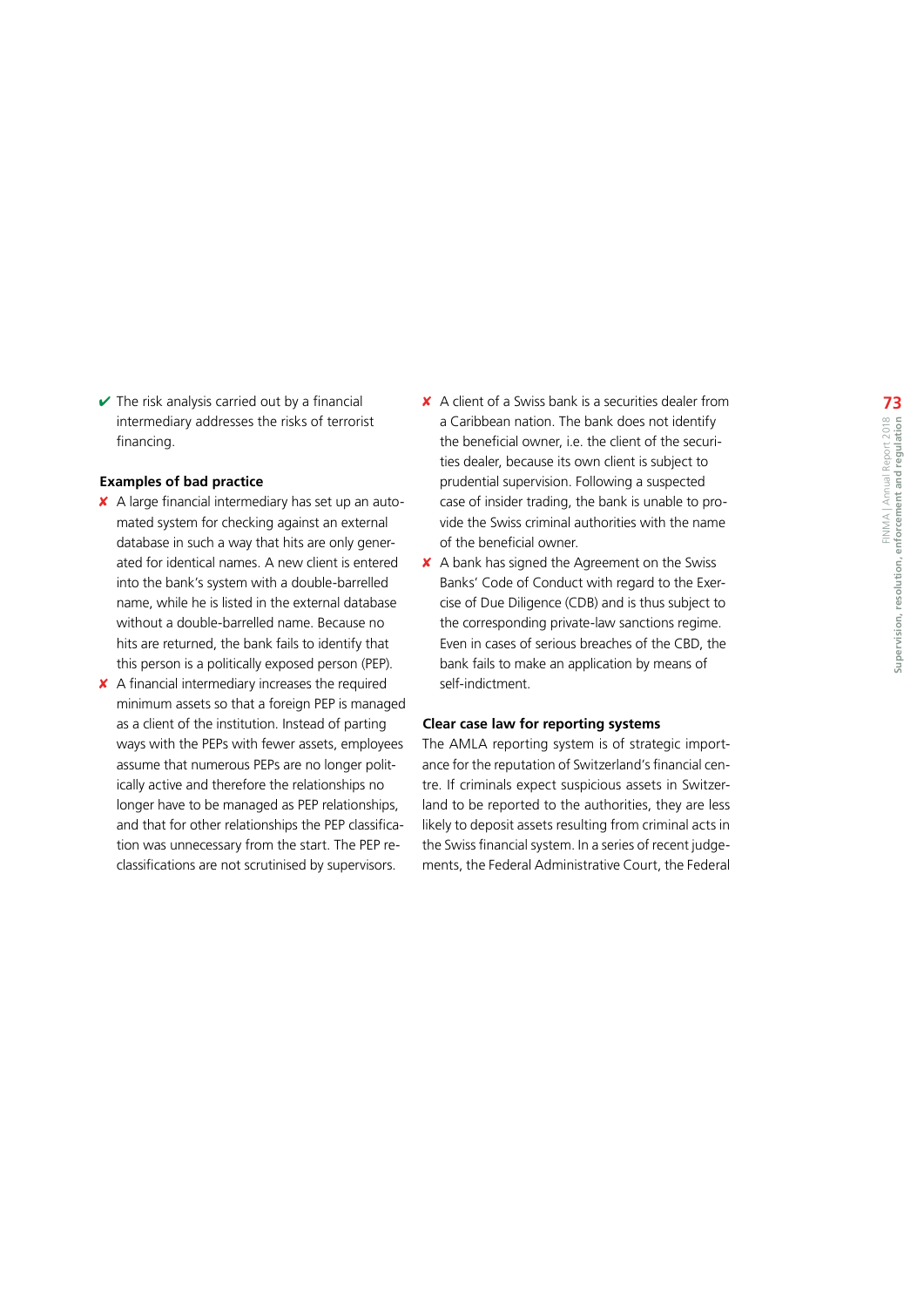Criminal Court and the Federal Supreme Court clarified when a financial intermediary has to file a report. The most recent judgement by the Federal Supreme Court of 21 March 2018 (1B\_433/2017, E. 4.9) concluded the following: "If a suspicion cannot be dispelled by carrying out background clarifications in accordance with Art. 6, para. 2 AMLA, it is to be regarded as reasonable."

According to the figures published by MROS in its 2017 annual report, the number of reports from financial-market intermediaries is rising continuously. There were twice as many reports in 2017 as in 2015. The high number of reports is not a result of minor cases: the average reported amount in 2017 was CHF 3.5 million. The high proportion of reports forwarded to the criminal authorities is also a sign that the quality of the reports is high. The most frequently reported predicate offence is bribery, followed by fraud. The first offence highlights how exposed the Swiss asset management centre is to money resulting from corruption abroad. The sharp rise in MROS reports points to a gradual cultural change in banks' reporting processes. Other financial-market areas are still reluctant to file reports. In 2017 for example, only four MROS reports were filed by lawyers in all of Switzerland.

**Harmonisation of SRO supervision approaches**

As part of its fourth country evaluation of Switzerland, the Financial Action Task Force (FATF) criticised the SROs' approach to supervision. In particular, the points criticised related to the differences between the supervisory approaches of the individual SROs as well as their sometimes insufficient or complete lack of focus on financial intermediary risks. Criticism was levelled, for example, at the disparate risk assessments of the various AMLA-relevant business activities in the parabanking sector and the lack of specific inherent risk criteria within a certain business activity (industry-specific criteria) in the supervisory approaches.

In light of this, FINMA is aiming to improve and harmonise the supervisory approaches of the individual SROs. After communicating the milestones and expectations in this regard to the SROs in 2017, the focus of work in 2018 was on materially revising and finalising the SROs' supervisory approaches. In some cases, FINMA monitored the individual SROs extremely closely throughout this process.